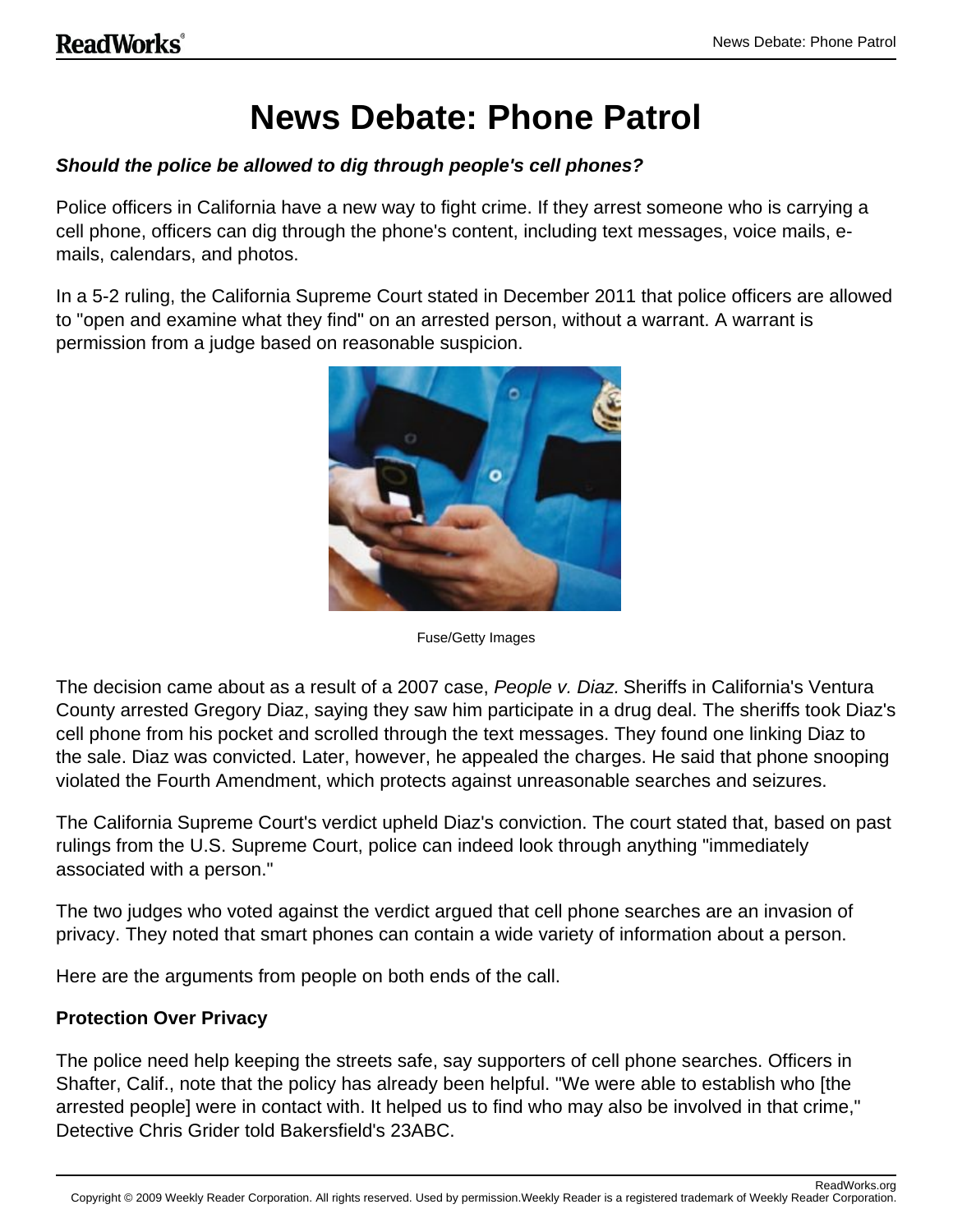# **ReadWorks**®

Some people also believe that the policy will deter people from committing crimes. "The police now have better means to find out if you're guilty," California resident Chris Eddy told San Diego 6 News.

Furthermore, supporters of the ruling say it does not violate the Fourth Amendment. If you've already been arrested with reasonable evidence, they say, then it is fair for the police to search through anything on you.

## **Abuse of Power**

Stop snooping through smart phones, argue opponents of the new ruling. "People could have ... pictures in there, like of their girlfriends, that they don't want somebody else to see, and it would be an invasion of privacy not only for them, but the other person also," California resident Valinten Perez told 23ABC.



ICP/Alamy

San Diego resident Jim Tharayil added that he thinks the policy could be abused. He told San Diego 6 News that he can imagine police officers "using something else to pull you over and then using this to look through your cell phone."

Justice Kathryn M. Werdegar, one of the judges who opposed the decision, says that police officers should have to obtain a warrant. It is unfair of police officers to "rummage at leisure through the wealth of personal and business information that can be carried on a mobile phone ... merely because the device was taken from an arrestee's person," she says.

Update: The Supreme Court ruled in June 2014 that cell phones can no longer be searched without a warrant. This ruling came after this text was first published.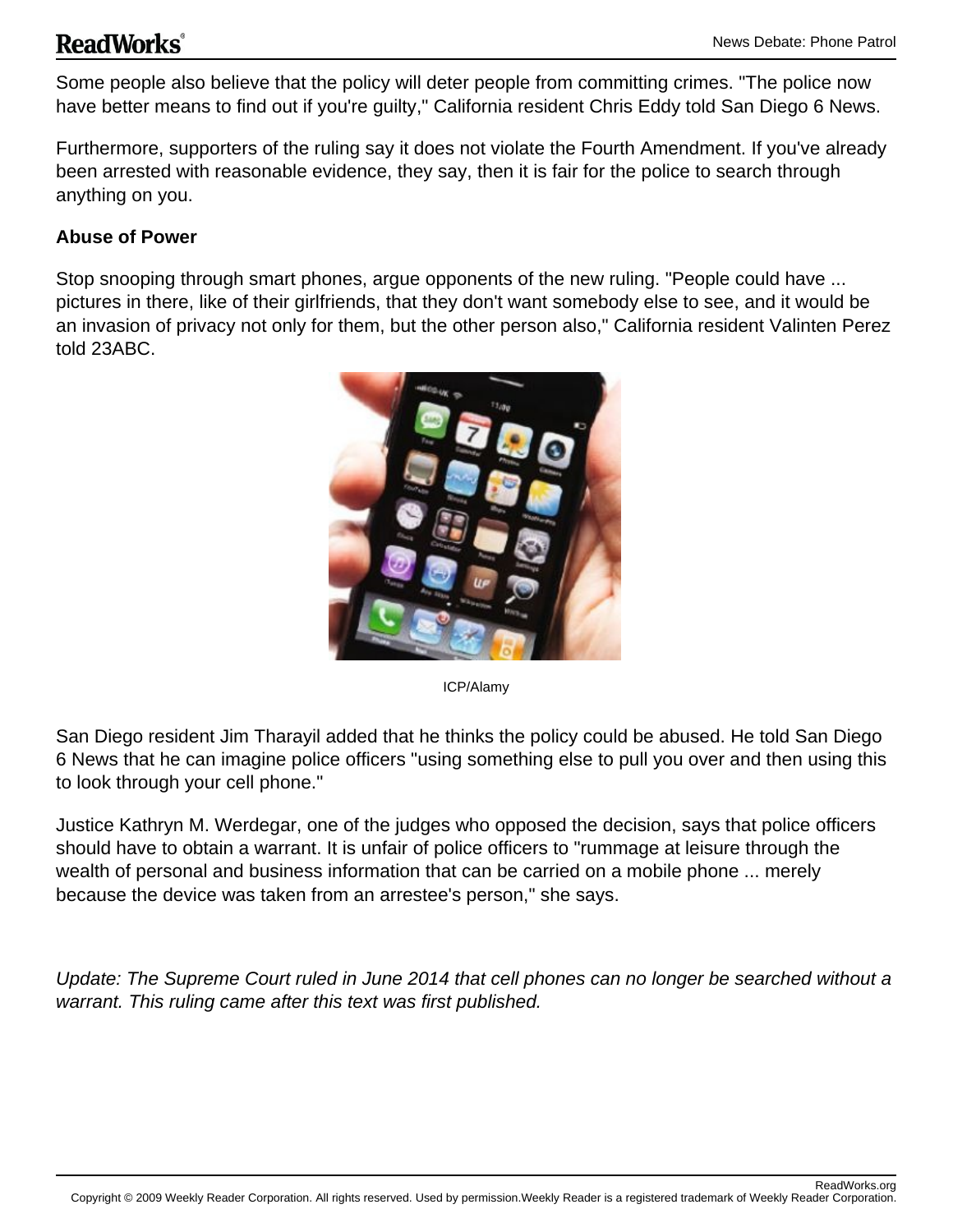**Name: \_\_\_\_\_\_\_\_\_\_\_\_\_\_\_\_\_\_\_\_\_\_\_\_\_\_\_\_\_\_\_\_\_\_\_ Date: \_\_\_\_\_\_\_\_\_\_\_\_\_\_\_**

**1.** Which amendment protects against unreasonable searches and seizures?

- A. the First Amendment
- B. the Second Amendment
- C. the Third Amendment
- D. the Fourth Amendment

**2.** The passage shows two sides of this debate: Should the police be allowed to dig through people's cell phones? According to the passage, all of these people are against the police being allowed to dig through people's cell phones EXCEPT

- A. Detective Chris Grider
- B. Justice Kathryn M. Werdegar
- C. Valinten Perez
- D. Gregory Diaz
- **3.** What can you most likely conclude about Gregory Diaz after reading the passage?
	- A. He was probably sentenced to jail.
	- B. He wasn't actually guilty of a crime.
	- C. He was related to one of the judges.
	- D. He used to work as a police officer.
- **4.** Read these sentences from the passage:
- "Diaz was convicted. Later, however, he appealed the charges."

In this sentence, the word **convicted** means

- A. reported angry
- B. acted alone
- C. looked after
- D. found guilty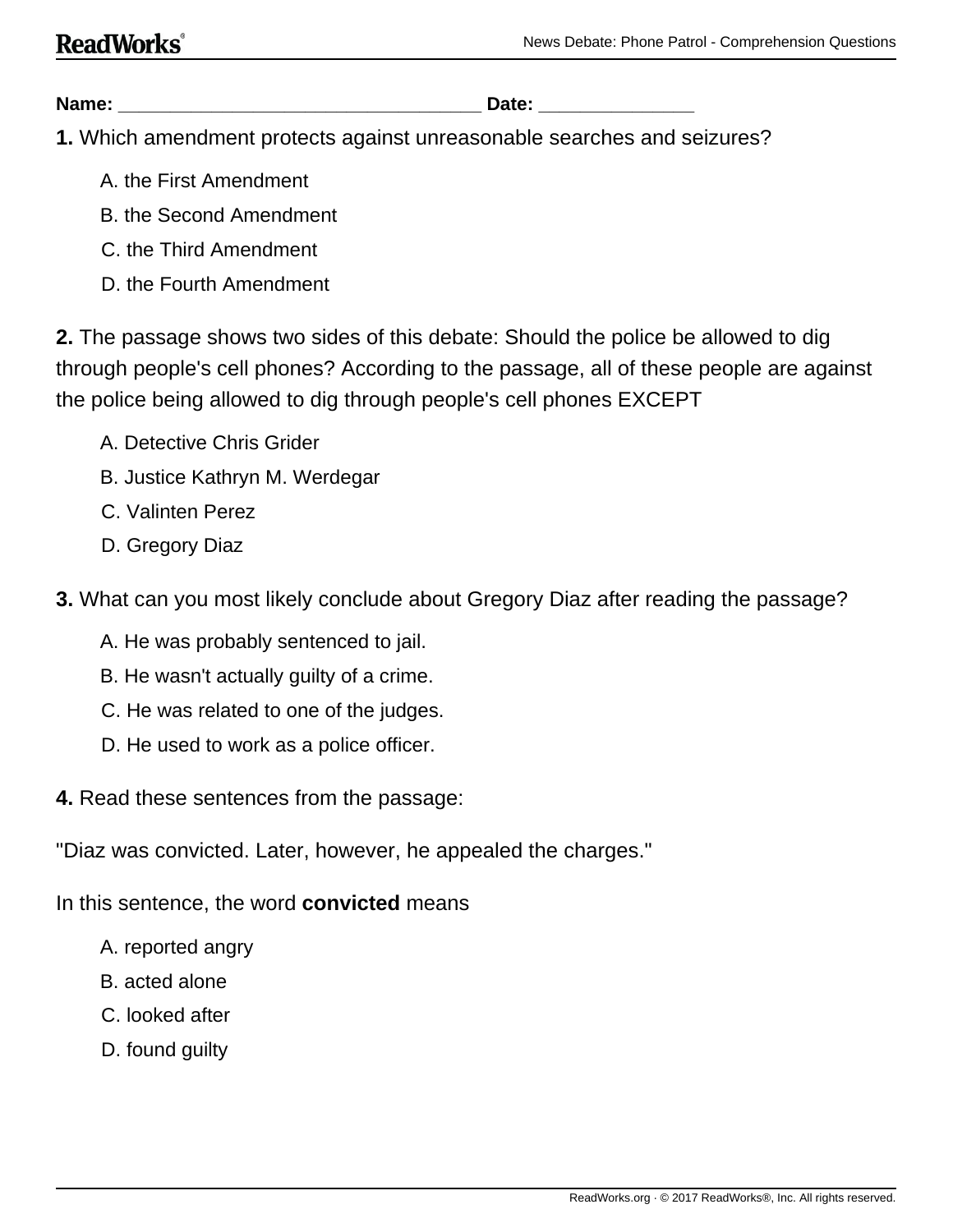**5.** The author's purpose for writing this passage was all of the following EXCEPT

- A. to present evidence for both sides of the argument
- B. to let the reader come to his or her own conclusions
- C. to provide facts about the 2007 case People v. Diaz
- D. to offer convincing proof that one side is clearly right
- **6.** Why did sheriffs arrest Gregory Diaz?

**7.** Why is the People v. Diaz case important? How do you know? Give specific examples from the text to support your answer.

**8.** The question below is an incomplete sentence. Choose the word that best completes the sentence.

Gregory Diaz appealed the charges, \_\_\_\_\_\_\_ the California Supreme Court upheld his conviction.

- A. for
- B. or
- C. as
- D. but